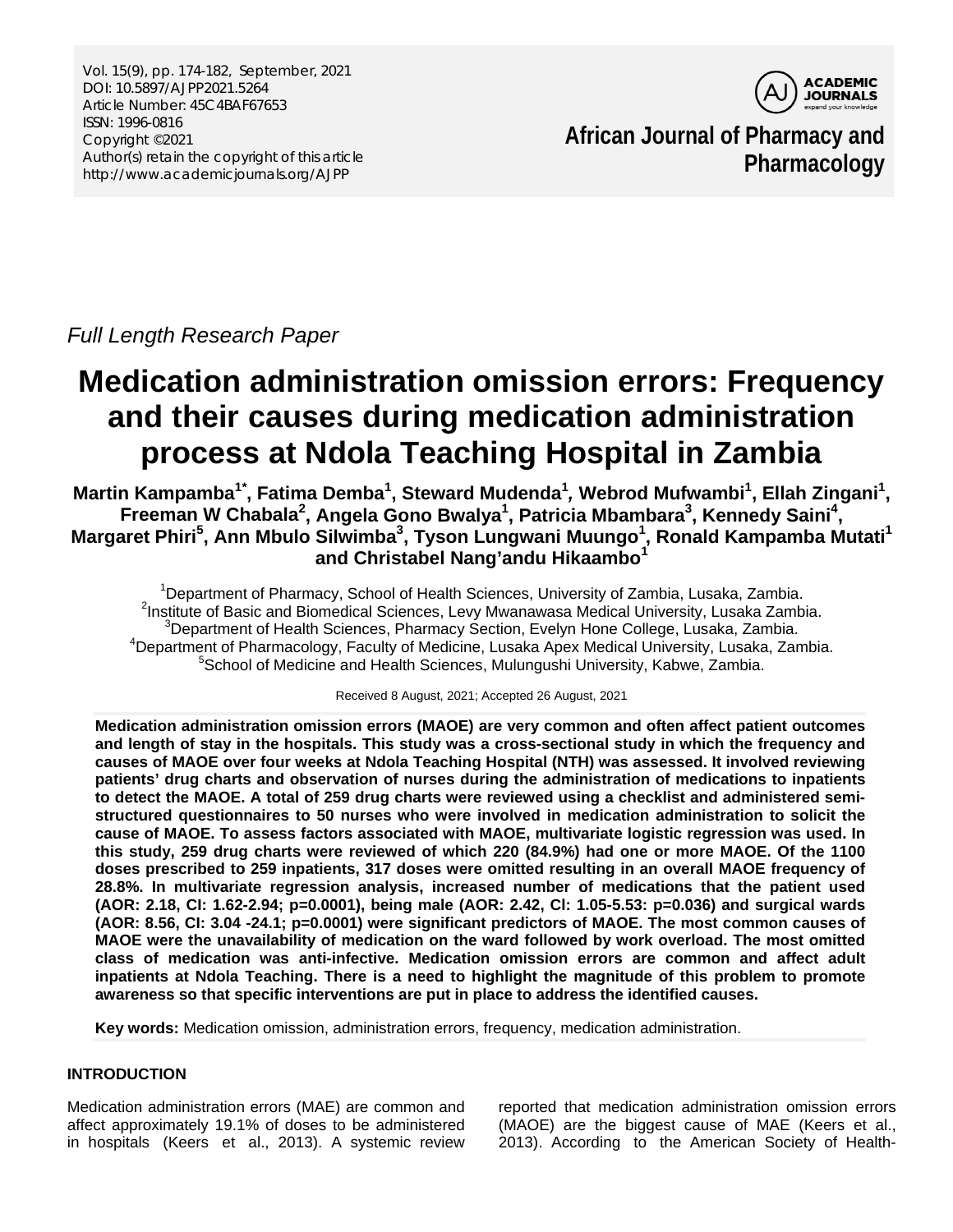System Pharmacists, MAOE are defined as failure to administer an ordered dose to a patient (ASHP, 1993).The problem of medication MAOE is common, varying from insignificant to severe and is likely to affect patient outcome measures and length of stay in hospitals (Green et al., 2009). The medication doses prescribed must be administered as intended because failure to do so, has the potential to lead to patient harm (Shandilya et al., 2015).

The omission of charted doses for inpatients has been an important problem and can lead to harm from lack of therapeutic effect (Coleman et al., 2012). The frequency of MAOE varies across the world (Green et al., 2009; Warne et al., 2010; Leite et al., 2016). A frequency of 12.4% for MAOE was reported in the United Kingdom (UK) (Coleman et al., 2012), 22.0% in France (Quélennec et al., 2013) and 71.1% in Brazil (Bohomol et al., 2009). Differences in the study settings and definition of MAOE have all been attributed to variations of error rates reported worldwide (Assiri et al., 2018). Most studies have reported MAOE based on doses rather than the patients (Rostami et al., 2019).

The cause of MAOE is multifactorial and ranges from patients' refusal to patients' inability to take medicine (Shandilya et al., 2015, Hossain-Gholipour et al., 2016). The other major reasons reported for the cause of MAOE are medications not being available in the hospital, pharmacy stocking, and delivery problems (Bohomol et al., 2009). Work overload is another factor that has been reported as the cause of MAOE (Oshikoya et al., 2013). Different classes of drugs have been reported to be omitted. One study cited antimicrobials as the most omitted class of drugs and another reported analgesics as the most omitted medications (Latimer et al., 2011). The omission of antimicrobials can lead to treatment failure and the public health problem of antimicrobial resistance (AMR) (Gamela et al., 2021; Poder and Maltais, 2020).

The frequency of MAE has been documented in Zambia with regard to wrong-time medication administration errors (Kampamba et al., 2020). However, there is currently no published study in Zambia regarding MAOE. This study, therefore, sought to evaluate the frequency, causes, and factors associated with medication omission administration errors in medical and surgical departments at Ndola Teaching Hospital.

## **METHODOLOGY**

#### **Study design**

This was a cross-sectional study that was done at Ndola Teaching Hospital in the Copper belt province of Zambia, in the medical and surgical departments over four weeks.

#### **Study population**

Hospital inpatients, enrolled nurses who administer medications in the Medical and Surgical Departments were the target population. Nurses study population was stratified into enrolled nurses possessing a certificate in nursing and registered nurses who possess a diploma in nursing.

#### **Sample size**

The literature review showed a high prevalence (21.4%) of medication omission (Feleke and Girma, 2010), which was applied to determine the sample size as follows:

N=  $Z^2$  P (100-P)/e<sup>2</sup>,

where N=sample size,  $P=$  prevalence (In this case going by the reported prevalence on the subject, P=21.4%), Z= standard value corresponding to a particular confidence level (in this case CL is 95% and Z is 1.96) and e=marginal error = 5% N=1.96<sup>2\*</sup>0.214\*(1- $0.214$ ) /  $0.05^2$  = 259.

The sample size was divided between the two departments by the use of probability proportional to size. The average number of admission per month in Surgery and Medical departments are about 147 and 283, respectively. Medical department 283/430×259 (total sample size)=171 n=171 patient files were reviewed under the medical departments. Surgery department 146/430×259=88 n=88 patient files were reviewed under the surgery department.

#### **Data collection**

Medication administration omission errors were detected by the use of the direct observation method and review of patient's drug charts and files. The observation method was done on nurses who were selected by convenience sampling as most drugs were administered by a single nurse. This method was selected as it has been shown to be the best error detection method in terms of accuracy (Allan and Barker, 1990). At the start of the observation period, each nurse was given written consent and had the option of accepting or refusing to take part in the study. The study utilized an intervieweradministered structured questionnaire with closed and a few openend questions to solicit information for the causes of MAOE by nurses who were directly involved in drug administration. A total of 259 drug charts and files of all inpatients aged 18 years and over were randomly selected.

These were screened daily for four weeks from Monday to Sunday in the morning and afternoon for MAOE using the checklist. The screening had verified the eligibility of prescriptions in the medication chart if they were identical to the prescriptions in the medical notes, and examine whether the prescriptions charts were unclear. Patient files and drug charts were used to determine the frequency of MAOE, classes of drugs omitted, and comparing the error rates of MAOE between the two departments of internal medicine and surgery. The basic data in the study was the number of actual errors divided by the total number of opportunities for errors. In this study, both the proportions of dose omissions as well

\*Corresponding author. E-mail: kesaratmu@yahoo.com.

Author(s) agree that this article remain permanently open access under the terms of the Creative Commons Attribution [License 4.0 International License](http://creativecommons.org/licenses/by/4.0/deed.en_US)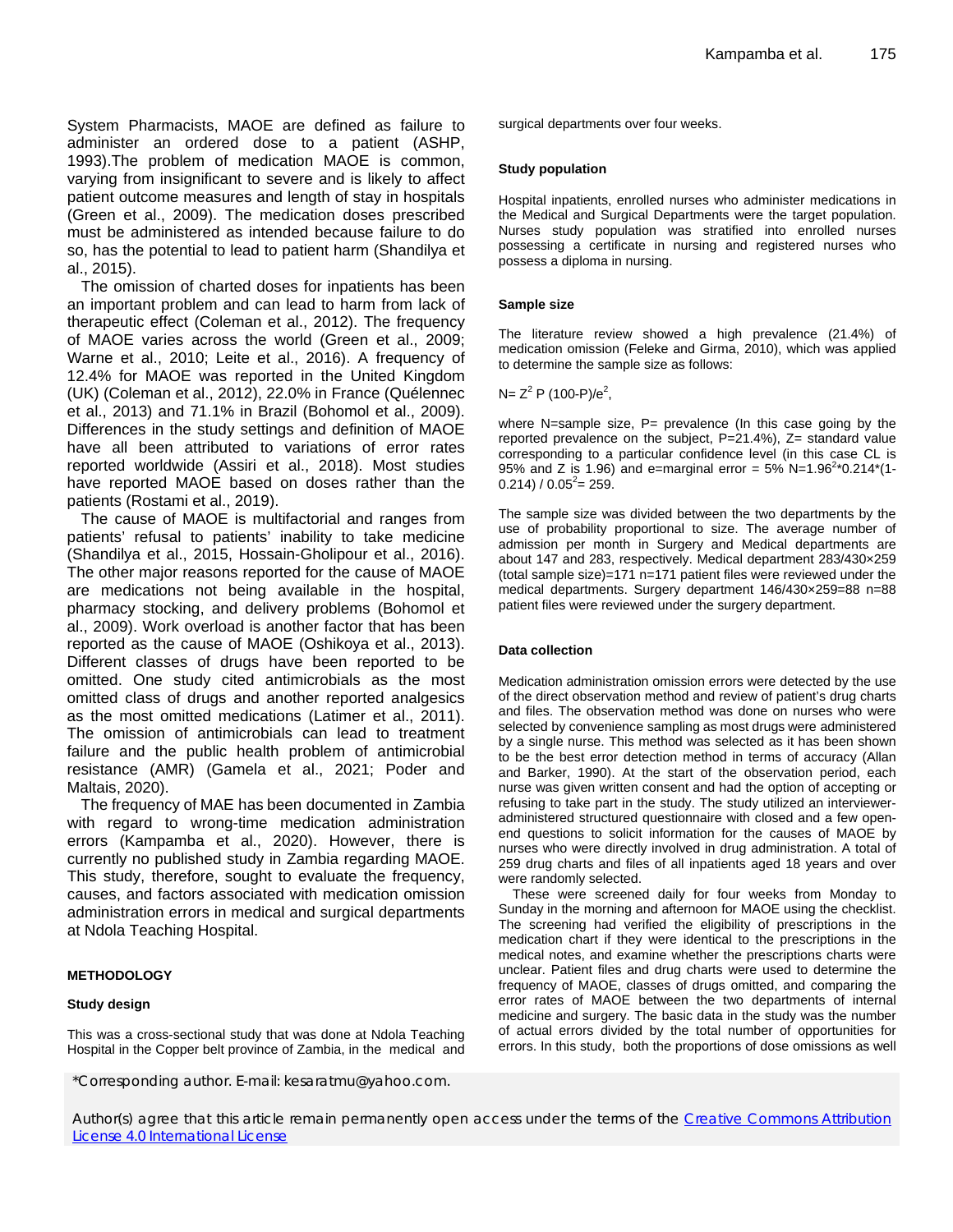as the proportions of patients with omissions were evaluated. Each treatment chart was counted only once, regardless of how many times it was seen. Failure to defined as MAOE owing to a lack of administrative accountability. If the patient refused the medication, the opportunity for errors was counted provided the nurse responsible for administering the medication tried to give it. Doses that were withheld according to policies calling for withholding of medication doses such as nothing by mouth before surgery or hold until the condition improves were excluded as opportunities for MAOE.

#### **Data analysis instrument and procedure**

Numerical data collection in this study was subjected to coding, categorization and then entered into a computer software aided analysis. Tables were developed where relevant. The data was analysed using Statistical Package for Social Science (SPSS) version 20. For categorical variables, data were expressed as numbers and percentages. For parametric continuous variables, we reported the mean and their corresponding standard deviation (SD). For nonparametric continuous variables, median and interquartile ranges (IQR) were reported. A Pearson-Chi-square test was used to compare the MAOE frequencies of categorical variables. To detect the difference between two medians of continuous variables, the Wilcoxon-Mann Whitney rank-sum test was used. Bivariate logistic regression analysis was conducted for each independent variable separately and independent variables with the p-value < 0.2 were included into multivariate logistic regression model. The variables with P-value < 0.05 in the final model were considered as associated factors of MAOE. All statistical tests were two-sided with a p-value ˂ 0.05 considered statistically significant.

#### **Ethical considerations and approval**

Ethical approval and permission was sought from the University of Zambia School of Health Science Research Ethics Committee (UNZAHSREC) protocol ID number (20171226144) to undertake the study. Additionally, permission was also sought from Ndola University Teaching Hospital management. Consent was sort and obtained from the nurses who were the members of staff for their participation in the answering of a questionnaire on the factors causing the medication omission errors. No name or any form of identification of the members of staff was obtained and no patients' names were recorded on the checklist.

## **RESULTS**

Of 259 patients reviewed, 171 (66%) patients were from the medical wards and 88 (34%) patients from the surgical wards. The patients' median age was 43 (IQR=34, 54). The majority 104 (40.2%) of patients stayed in the hospital for 3 to 4 days. A total of 50 nurses were involved in the study with a median age of 25 years (IQR=23, 27) and median years of service of 4 (IQR=2, 6). The mean number of patients seen per day by a nurse in the medical wards was 44 (SD=  $\pm$ 7) and in surgical wards, the mean number was  $31(SD= \pm 6)$  shown in Table 1.

## **Frequency of medication administration omission errors**

In this study, 259 drug charts were reviewed, of which

220 (84.9%) had one or more medication omissions. Of the 1100 doses prescribed to 259 inpatients, 317 doses were not administered to the patients resulting in an overall medication omission error frequency of 28.8% as shown in Figure 1.

### **Comparison of medication administration omission errors by category**

When sex of the patients was compared, there was a high proportion of male patients among the omitted medications than not omitted (51.4% vs. 35.9%, [p=0.075]). Additionally, when the age of the patients was also compared, the medication omissions were more in older patients than in younger patients (median age: 43, IQR [34, 55] vs. median age: 40, IQR [32, 54]: [p=0.185]). Furthermore, when the ordered number of medication was compared, there was significantly more medication omissions in patients prescribed with more number of medications than with less number of medications (median number: 4, IQR [3, 6] vs. median number: 3, IQR [2,4], [p=0. 0.001]). There was a high proportion of female nurses among medication omissions than not omitted (77.7% vs. 74.4%, [p=0.644]). When the age of the nurses was compared, the medication omissions were more in older nurses than in younger nurses (median age: 25, IQR [23, 28] vs. median age: 24, IQR [22, 27]: [p=0.064]). When the qualifications of nurses were compared, there was a high proportion of registered nurses among the omitted medications than not omitted (56.4% vs. 59.0% [p=0.075]). Medication omissions were also more among the nurses with more working experience than those with less working experience (median working experience: 4, IQR [2, 6] vs. median working experience: 3, IQR [2, 5]: [p=0.101]). There was significantly a high proportion of medical wards among the medications omissions than not omitted (62.7% vs. 84.6% [p=0.008]). There was also a high proportion of morning shift among the medications omissions than not omitted (53.2% vs. 48.7% [p=0.607]) shown in Table 2.

#### **The most commonly omitted classes of medication**

The types of medication omitted were classified according to the British National Formulary classification of which five classes of medications were identified for the treatment of various ailments. The most omitted classes of medication were anti-infective 151 (47.6%), seconded by blood/nutrition 66 (20.8%), and central nervous system 39 (12.3%) shown in Table 3.

## **Causes of medication administration omission errors**

The most common cause of MAOE as reported by the nurse as shown in Figure 2 was the unavailability of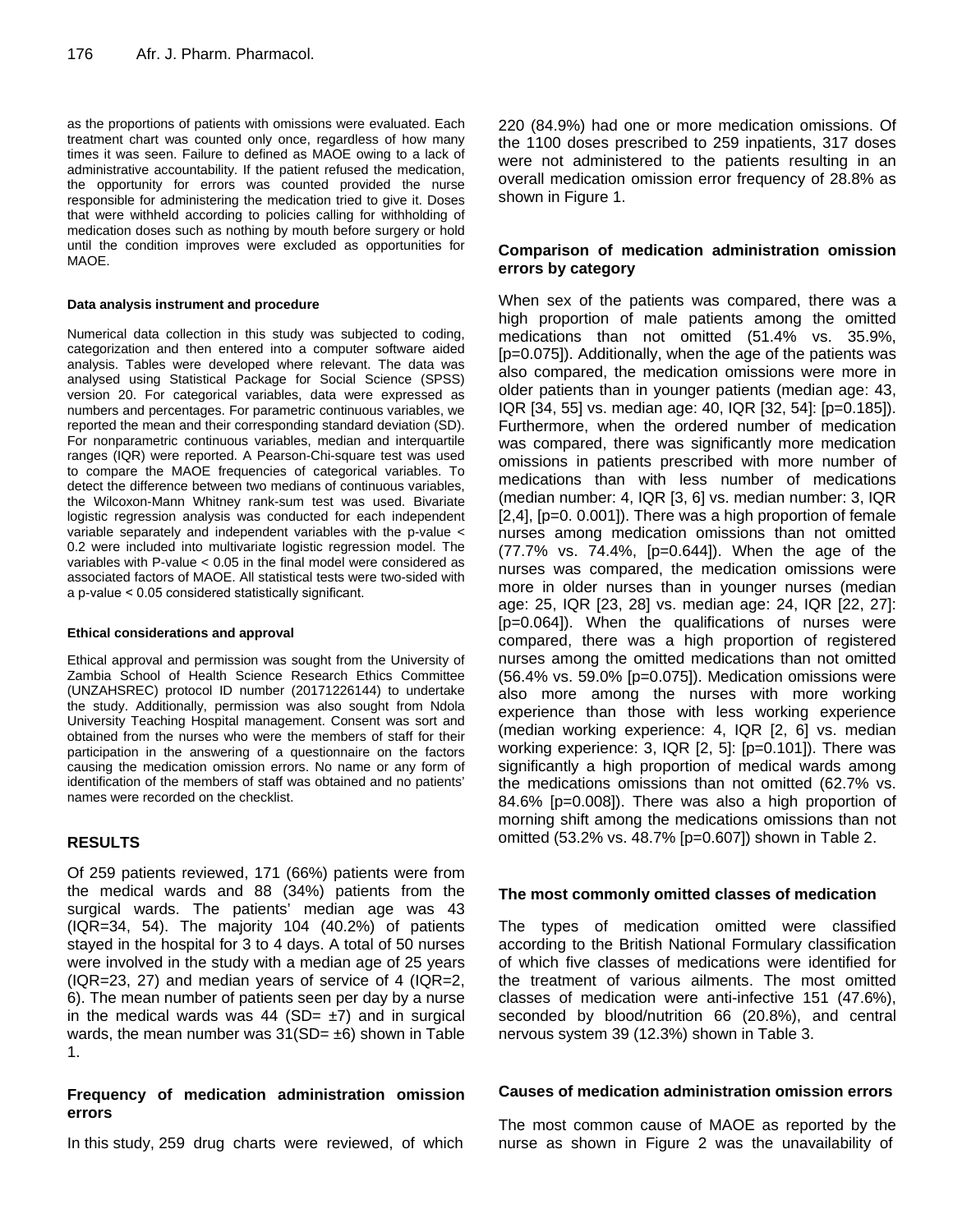**Variable Frequency (%) Mean (SD)/Median (IQR) Patients** *Gender* Female 132 (51) - 132 (51) Male 127 (49) Age in years, median(IQR)  $-$  43 (34, 54) *Ward* Medical ward 171 (66.0) Surgical wards 88 (34.0) **Nurses** *Sex* Male 12 (24.0) Female 38 (76.0) Age in years, median(IQR)  $-$  25 (23, 27) *Qualification* Registered 30 (60) Enrolled 20 (40) Experience in years, median(IQR) 4 (2, 4) *Patients seen pay day mean (SD)* Medical ward  $44 \left( \pm 7 \right)$ Surgical ward 31 (±6)





**Figure 1.** Frequency of medication administration omission errors.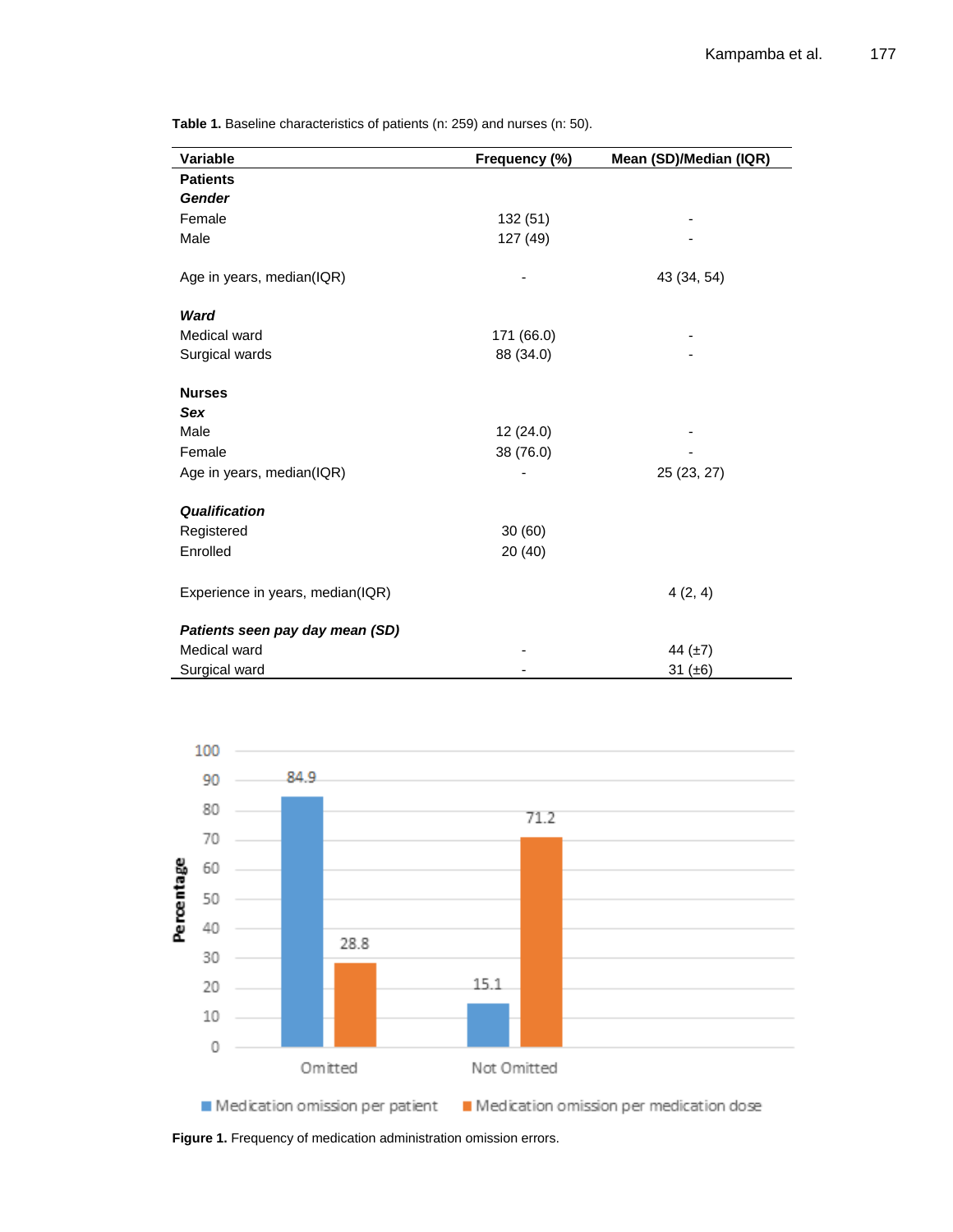**Table 2.** Comparisons of frequency of medication administration omission errors by categories (n: 259).

| <b>Variable</b>          | Omitted (n=220) | Not omitted(n=39) | P-Value  |  |  |  |
|--------------------------|-----------------|-------------------|----------|--|--|--|
|                          | Frequency (%)   |                   |          |  |  |  |
| <b>Nurse sex</b>         |                 |                   |          |  |  |  |
| Female                   | 171 (77.7)      | 29 (74.4)         | 0.644    |  |  |  |
| Male                     | 49 (22.3)       | 10(25.6)          |          |  |  |  |
| <b>Patient sex</b>       |                 |                   |          |  |  |  |
| Female                   | 107 (48.6)      | 25 (64.1)         | 0.075    |  |  |  |
| Male                     | 113(51.4)       | 14 (35.9)         |          |  |  |  |
| Qualification            |                 |                   |          |  |  |  |
| Enrolled nurse           | 96 (43.6)       | 16 (41.0)         | 0.762    |  |  |  |
| Registered nurse         | 124 (56.4)      | 23 (59.0)         |          |  |  |  |
| <b>Shifts</b>            |                 |                   |          |  |  |  |
| Morning                  | 117 (53.2)      | 19 (48.7)         |          |  |  |  |
| Afternoon                | 103 (46.8)      | 20(51.3)          | 0.607    |  |  |  |
| Ward                     |                 |                   |          |  |  |  |
| Medical wards            | 138 (62.7)      | 33 (84.6)         | $0.008*$ |  |  |  |
| Surgery wards            | 82 (37.3)       | 6(15.4)           |          |  |  |  |
|                          | Median (IQR)    |                   |          |  |  |  |
| Patient age              | 43 (34, 55)     | 40 (32, 54)       | 0.185    |  |  |  |
| Nurse age                | 25 (23, 28)     | 24 (22, 27)       | 0.064    |  |  |  |
| Ordered medications      | 4(3, 6)         | 3(2, 4)           | $0.001*$ |  |  |  |
| Nurse experience (Years) | 4(2, 6)         | 3(2, 5)           | 0.101    |  |  |  |

 $*P$ -value  $< 0.05$ .

**Table 3.** Omitted class of drugs by British Nation Formulary (BNF) category.

| <b>Class of medication</b> | <b>Frequency</b> | Percentage |
|----------------------------|------------------|------------|
| Anti-infective             | 151              | 47.6       |
| Blood/Nutrition            | 66               | 20.8       |
| Central nervous system     | 39               | 12.3       |
| Cardiology                 | 31               | 9.8        |
| Gastroenterology           | 30               | 9.5        |

medication on the ward represented by 16.3%. The second most common factor was work overload this was the case in 16% of the nurse's responses. Problems in the stock distribution in the pharmacy (12.8%) was the third followed by patient refusal (9.3 %), unavailability of policies and guidelines (9.0%), long working hours (8.2%), nurse inexperience and lack of sufficient knowledge of medication (7.4%), poor communication with the patient (5.4%), slips (5.1%) and pressure from other staff (3.0%).

## **Factors Associated with Medication Administration Omissions Errors**

Based on bivariate analysis, surgical wards (COR: 3.27- CI: 1.31-8.13: p=0.011) were significantly associated with higher likelihood of MAOE when compared with medical wards. Being male (AOR: 1.89, Cl: 0.93-3.82; p=0.078) was not significantly associated with MAOE. Additionally, for every one medication added to the list of medicines, there was a significant association with an increase in the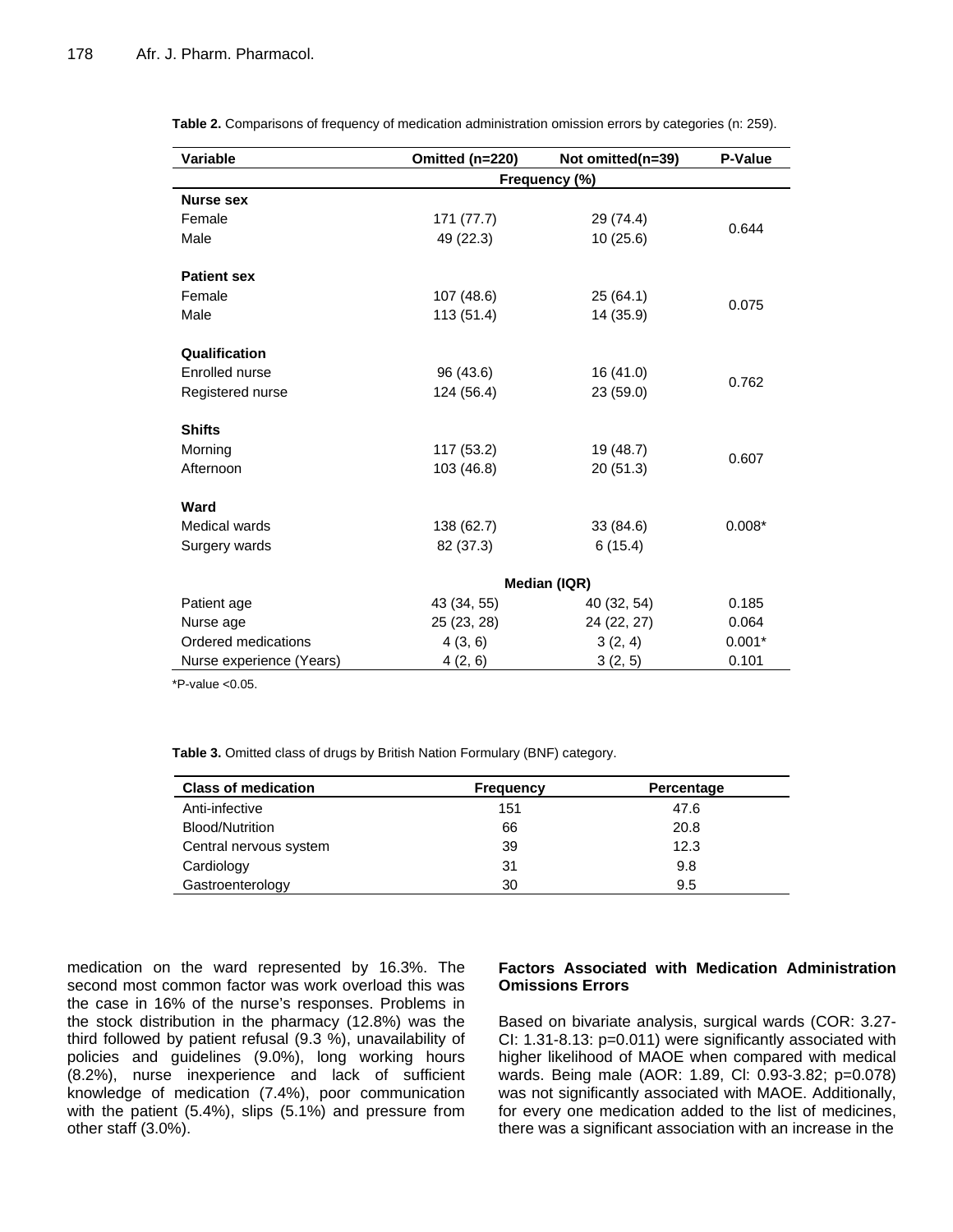

chances of MAOE (COR: 1.82, CI: 1.40, 2.38; p=0.0001). In multivariate regression analysis, being male (AOR: 2.42, Cl: 1.05-5.53; p=0.036) and surgical wards (AOR: 8.56, CI: 3.04 -24.1; p=0.0001) were significantly associated with MAOE. For every one medication added to the list of medicine, there was significant association with an increase in the chances of MAOE (AOR: 2.18, CI: 1.62 -2.94; p=0.0001) shown in Table 4.

## **DISCUSSION**

MAOE fall into the wide category of medication administration errors (Latimer et al., 2011). The frequency of MAOE per patient ranges from 26 to 79% and in this study, an omission frequency per patient of 84.9% was found, which was more than what was reported by other studies (Shandilya et al., 2015, Latimer et al., 2011; Warne et al., 2010). The high frequency of MAOE observed in this study could be attributed to the study setting as it has been implicated to influence the difference in the frequency of MAOE reported worldwide (Assiri et al., 2018). Nurses in both surgical and medical wards cited medication unavailability as the most cause of MAOE and this could have hugely contributed to the high frequency of medication omission observed in this study. One study reported medication shortage in the institution as the main contributing driver for the increase in MAOE frequency (Silva et al., 2011). The other reason could have been the failure to sign on the drug chart after administering medication to the inpatients which may partly be a failure to document nursing care owing to interruptions rather than a genuine MAOE.

Additionally, the omission frequency per medication dose was found to be 28.8%, suggesting that 1 in every 4 doses were omitted. This study identified a much higher omission frequency per medication dose than that of 21.4% reported in Ethiopia (Feleke and Girma, 2010), 7.5% in Australia (Munzner et al., 2012), 18.5% in Malaysia (Shitu et al., 2020), 11% in Australia (Latimer et al., 2011), 20% in the UK (Green et al., 2009), 16.6% in Iran (Hossain-Gholipour et al., 2016), 2.63% reported in Brazil (Dalmolin et al., 2013), 7.6% in Australia (Lawler et al., 2004) 1.4% (Rodriguez-Gonzalez et al., 2012) and 21% in Brazil (Leite et al., 2016). The frequency of MAOE per medication dose is higher in this study than those reported in other studies probably due to differences in study settings. Studies have reported a low frequency of medication errors in hospitals with robust healthcare systems where there is the presence of clinical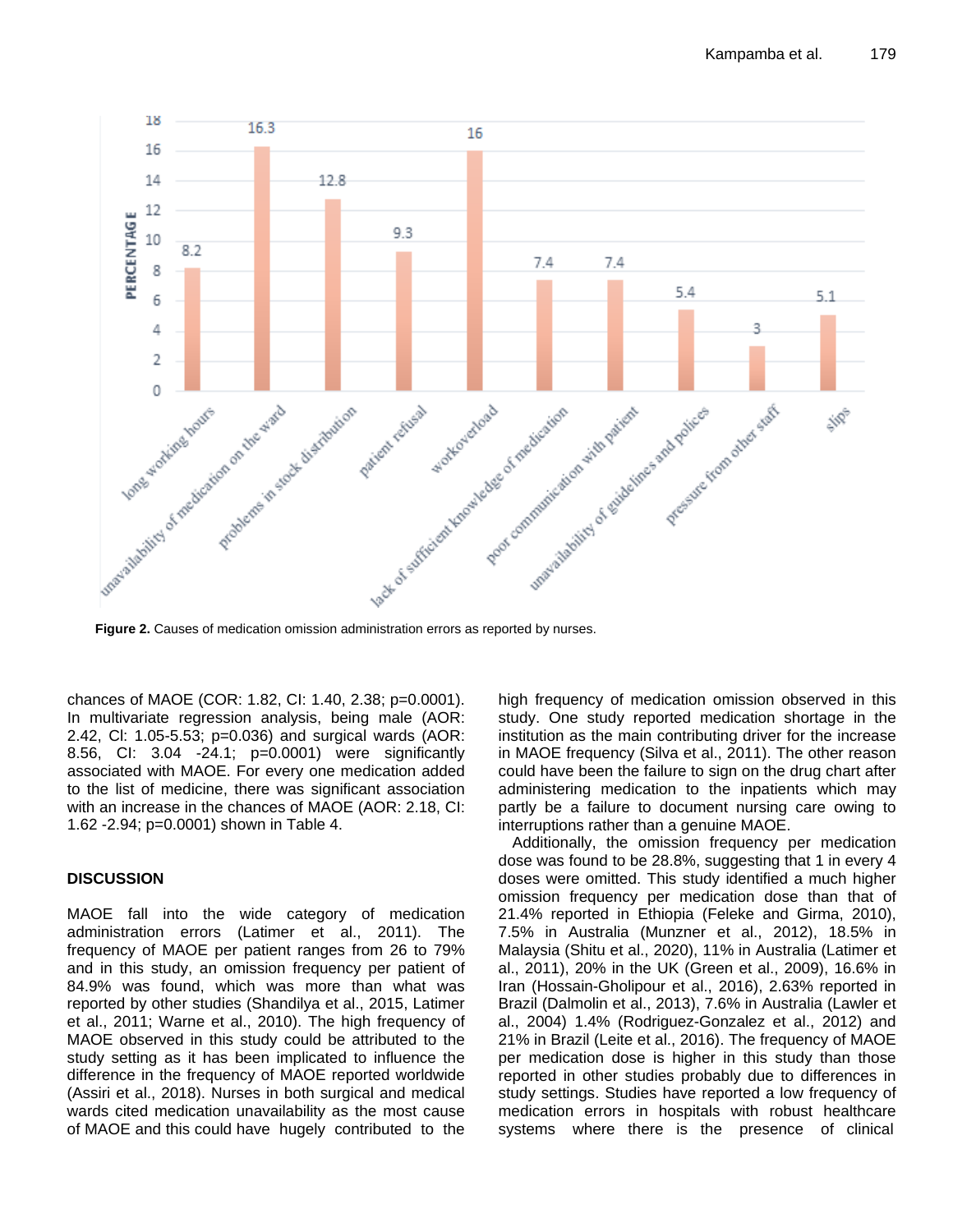| Variable                 | Category               | <b>Unadjusted</b> |            | <b>Adjusted</b> |            |            |           |
|--------------------------|------------------------|-------------------|------------|-----------------|------------|------------|-----------|
|                          |                        | <b>COR</b>        | 95% CI     | P-value         | <b>AOR</b> | 95% CI     | P-value   |
| Nurses sex               | Female                 | R                 |            |                 |            |            |           |
|                          | Male                   | 0.83              | 0.38, 1.82 | 0.644           |            |            |           |
| Patient sex              | Female                 | R.                |            |                 |            |            |           |
|                          | Male                   | 1.89              | 0.93, 3.82 | $0.078**$       | 2.42       | 1.05, 5.53 | $0.036*$  |
| Qualifications           | <b>Enrolled nurses</b> | R.                |            |                 |            |            |           |
|                          | Registered nurses      | 0.10              | 0.45, 1.79 | 0.762           | ٠          | ۰          | ۰         |
| Shift                    | Morning shift          | R                 |            |                 | ۰          |            |           |
|                          | Afternoon shift        | 0.84              | 0.42, 1.65 | 0.607           | -          |            |           |
| Wards                    | Medical wards          | R                 |            |                 |            |            |           |
|                          | Surgical wards         | 3.27              | 1.31, 8.13 | $0.011**$       | 8.56       | 3.04, 24.1 | $0.0001*$ |
| Patient age (years)      |                        | 1.01              | 0.99, 1.04 | $0.147**$       | 1.02       | 0.99, 1.04 | 0.182     |
| Nurse age (years)        |                        | 1.07              | 0.98, 1.17 | $0.118**$       | 1.00       | 0.93, 1.12 | 0.700     |
| Ordered medication       |                        | 1.82              | 1.40, 2.38 | $0.0001**$      | 2.18       | 1.62, 2.94 | $0.0001*$ |
| Nurse experience (years) |                        | 1.06              | 0.96, 1.16 | 0.255           | ٠          |            |           |

**Table 4.** Bivariate and Multivariate logistic regression analysis of factors associated with Medication Administration Omission Errors.

COR: Crude odds ratio, Cl: confidence interval, R: reference category. \*Variables with the P-value<0.05. \*\*Variables with P-value < 0.2 in bivariate regression analysis.

pharmacists working on the wards (De Oliveira Jr et al., 2017; Pevnick et al., 2018; Assiri et al., 2018). Studies have also shown that methodologies employed for error detection can also affect the variation of reported frequency of MAOE (Assiri et al., 2018).

Predictors of medication omission errors such as patient factors, nursing staff, nursing experience, nursephysician communication, pharmacy processes, and overburdened healthcare system have been reported by several studies (Hammoudi et al., 2018; Härkänen et al., 2015; Rasool et al., 2020). This study reviewed that the increased number of medications that the patient used was a statistically significant predictor of medication omission. This is also supported by other studies (Rostami et al., 2019; Härkänen et al., 2015; Rasool et al., 2020). Polypharmacy is a rising worldwide problem owing to an aging population and the increasing prevalence of multimorbidity (Duerden et al., 2013). Therefore, it is important to identify methods of improving avoidable polypharmacy. In this study, being male was significantly associated with medication omission. This finding was in contrast to what was reported by another study (Latimer et al., 2011). Regarding the wards, surgical wards were significantly associated with MAOE compared to medical wards. This finding is highlighted elsewhere by the other studies (Leite et al., 2016; Rostami et al., 2019).

The most common causes of MAOE in this study as

cited by nurses were unavailability of medication on the ward (16.3%) and work overload (16%). Other studies also reported the unavailability of medications as the most cause of MAOE (Green et al., 2009; Munzner et al., 2012). An increase in workload has also been reported by other studies as a major driver MAOE (Oshikoya et al., 2013). This is in agreement with the nurse to patient ratio reported in this study which was one nurse to every fortyfour patients ( $SD=\pm 7$ ) in medical wards and one nurse to every thirty-one patients (SD=  $\pm 6$ ) in surgical wards. One study on medication administration errors in Zambia also reported a similar nurse to patient ratio which is way above the World Health Organisation (WHO) recommendations (Kampamba et al., 2020). Therefore, there is a need to increase the workforce in hospitals to curb medications errors in general.

This study observed that the most commonly omitted classes of medication were anti-infective (47.6%) followed by blood/nutrition (20.8%). This was supported by other studies which highlighted anti-infective medications as the most omitted medications (Grissinger, 2017; Munzner et al., 2012; Isaac et al., 2012). One of the reasons in our study for the omission of these antimicrobials could be attributed to the out-of-stock at the pharmacy making them unavailable on the ward. Others studies have found analgesia (Latimer et al., 2011), nervous system (Leite et al., 2016), and gastroenterology (Shandilya et al., 2015) medications as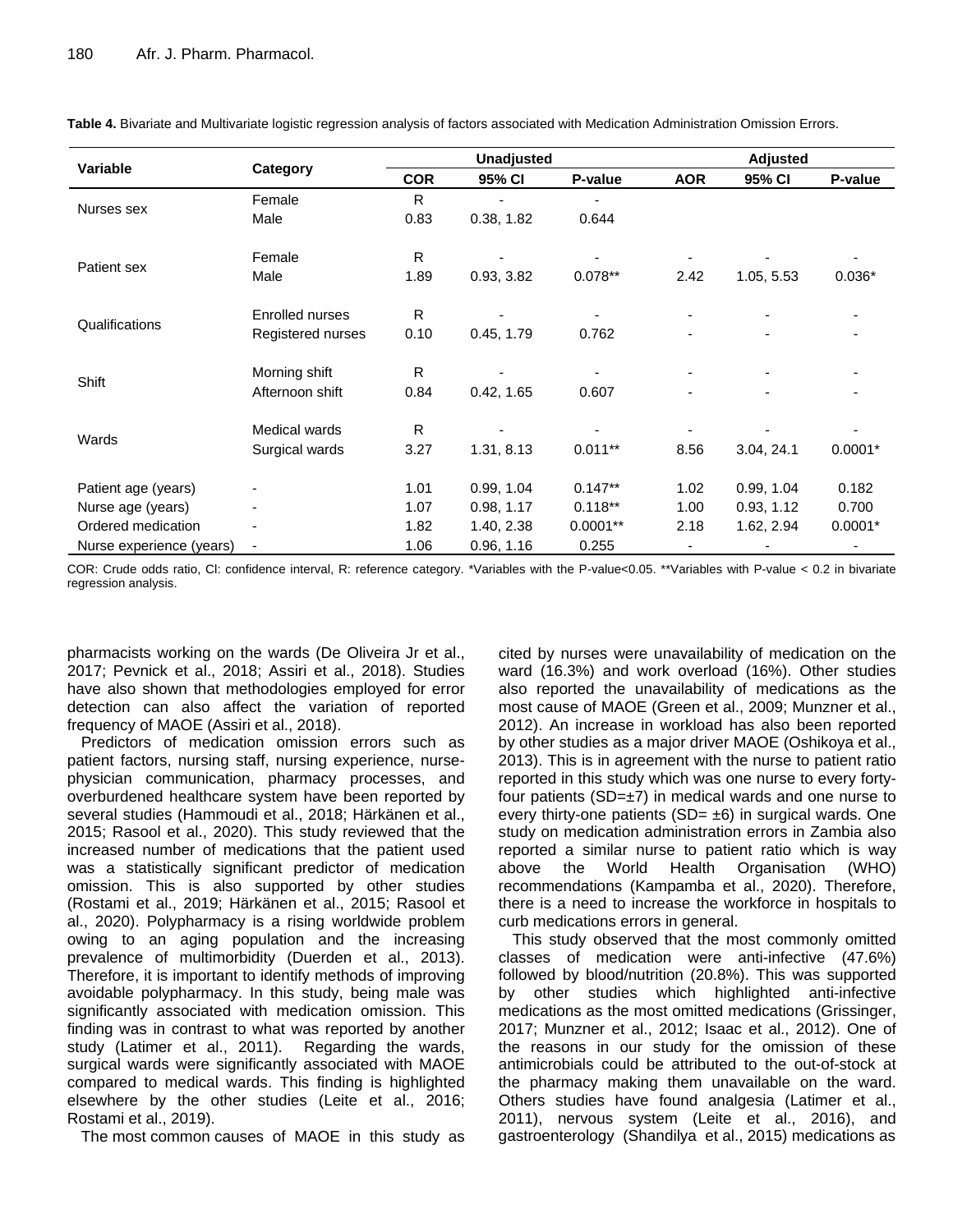the most omitted medications. The differences in the classes of medication omitted could be due to differences in geographical locations as the prevalence of both communicable and non-communicable diseases may vary according to location which in turn may affect the pattern of prescribing medications (Moreno-Betancur et al., 2018; Boutayeb, 2010). Doctors, nurses, and pharmacist need to be alerted that most of the doses omitted in this study involved anti-infective drugs and highlight the potential effects of the omitted dose such as antimicrobial resistance (AMR) that is now emerging as a global health problem (Gamela et al., 2021).

This study had some limitations. Firstly, it is likely that the Hawthorne effect increased on the nurses who were being observed as they were informed about the study. However, the observation method is one of the accurate methods that have been used to identify medication administration errors (Kampamba et al., 2020). Secondly, this was a facility-based study and we were unable to generalize the findings. Lastly, medications without a signature on the drug charts were presumed to have not reached the patient and maybe in some cases, it could have just been the failure to document the medications that were administered to the inpatients.

## **Conclusion**

Medication administration omission error is increasingly becoming an area of concern throughout the inpatients' hospital stay. This study found that a good proportion of patients were affected by omitted medications and the most omitted medications were anti-infective raising serious concerns regarding antimicrobial drug resistance. The main cause of medication omissions in this study was the unavailability of medication on the ward followed by work overload. Therefore, there is a need to direct specific interventions towards the causes of MAOE in order to reduce their occurrence.

#### **CONFLICT OF INTERESTS**

The authors have not declared any conflict of interests.

### **ACKNOWLEDGEMENT**

The authors thank the University of Zambia, School of Health Sciences and Pharmacy Department for supporting this study.

#### **REFERENCES**

- Allan EA, Barker KN (1990). Fundamentals of medication error research. American Journal of Hospital Pharmacy 47(3):555-571.
- ASHP (1993). ASHP guidelines on preventing medication errors in hospitals. American Journal of Hospital Pharmacy 50(2):305-314.
- Assiri GA, Shebl NA, Mahmoud MA, Aloudah N, Grant E, Aljadhey H, Sheikh A (2018). What is the epidemiology of medication errors, error-related adverse events and risk factors for errors in adults managed in community care contexts? A systematic review of the international literature. British Medical Journal Open 8(5):e019101.
- Bohomol E, Ramos LH, D'Innocenzo M (2009). Medication errors in an intensive care unit. Journal of Advanced Nursing 65(6):1259-1267.
- Boutayeb A (2010). The burden of communicable and noncommunicable diseases in developing countries. Handbook of disease burdens and quality of life measures P 531.
- Coleman JJ, McDowell SE, Ferner RE (2012). Dose omissions in hospitalized patients in a UK hospital. Drug Safety 35(8):677-683.
- Dalmolin GR, Rotta ET, Goldim JR (2013). Medication errors: classification of seriousness, type, and of medications involved in the reports from a University Teaching Hospital. Brazilian Journal of Pharmaceutical Sciences 49:793-802.
- De Oliveira Jr, Castro-Alves LJ, Kendall MC, McCarthy R (2017). Effectiveness of Pharmacist Intervention to Reduce Medication Errors and Health-Care Resources Utilization After Transitions of Care: A Meta-analysis of Randomized Controlled Trials. Journal of Patient Safety 17(5):375-380.
- Duerden M, Avery T , Payne R (2013). Polypharmacy and medicines optimisation. Making it safe and sound. London: The King's Fund.
- Feleke Y, Girma B (2010). Medication administration errors involving paediatric in-patients in a hospital in Ethiopia. Tropical Journal of Pharmaceutical Research 9(4).
- Gamela D,Hikaambo CN, Mfune RL, Kampamba M. Mufwambi W, Kasanga M, Chileshe M, Daka V, Banda DC. Banda M, Steward M (2021). Antibiotic susceptibility and resistance patterns of diarrhoeagenic *Escherichia Coli, Shigella* and *Salmonella* species: A need for antimicrobial stewardship and surveillance programmes.
- Green C, Du-Pre P, Elahi N, Dunckley P, McIntyre A (2009). Omission after admission: failure in prescribed medications being given to inpatients. Clinical Medicine 9(6):515-518.
- Grissinger MC (2017). Omission of high-alert medications: a hidden danger. American Journal of Nursing 117(7):66-70.
- Hammoudi BM, Ismaile S, Abu Yahya O (2018). Factors associated with medication administration errors and why nurses fail to report them. Scandinavian Journal of Caring Sciences 32(3):1038-1046.
- Härkänen M, Ahonen J, Kervinen M, Turunen H,Vehviläinen‐Julkunen K (2015). The factors associated with medication errors in adult medical and surgical inpatients: a direct observation approach with medication record reviews. Scandinavian Journal of Caring Sciences 29(2):297-306.
- Hossain-Gholipour K, Mashallahi A, Amiri S, Moradi Y (2016). Prevalence and cause of common medication administration errors in nursing. Journal of Chemical and Pharmaceutical Sciences pp. 18- 21.
- Isaac R, Walele F, Cox A (2012). The significance of dose omissions in the paediatric intensive care unit. Archives of Disease in Childhood 97(5):e8-e9.
- Kampamba M, Mwanza T, Saini K , Hatwiko H , Biete L , Hikaambo CN (2020). Wrong time medication administration errors: Frequency and their causes at Adult University Teaching Hospitals in Zambia. African Journal of Pharmacy and Pharmacology 14(10):362-369.
- Keers RN, Williams SD, Cooke J, Ashcroft DM (2013). Prevalence and nature of medication administration errors in health care settings: a systematic review of direct observational evidence. Annals of Pharmacotherapy 47(2):237-256.
- Latimer SL, Chaboyer W, Hall T (2011). Non-therapeutic medication omissions: incidence and predictors at an Australian Hospital. Journal of Pharmacy Practice and Research 41(3):188-191.
- Lawler C, Welch SA, Brien JE. (2004). Omitted medication doses: frequency and severity. Journal of Pharmacy Practice and Research 34(3):174-177.
- Leite B, Mistro S, Carvalho C, Mehta SR, Badaro R (2016). Cohort study for evaluation of dose omission without justification in a teaching general hospital in Bahia, Brazil. International Journal for Quality in Health Care 28(3):288-293.
- Moreno-Betancur M, Koplin JJ, Ponsonby AL, Lynch J, Carlin JB (2018). Measuring the impact of differences in risk factor distributions on cross-population differences in disease occurrence: a causal